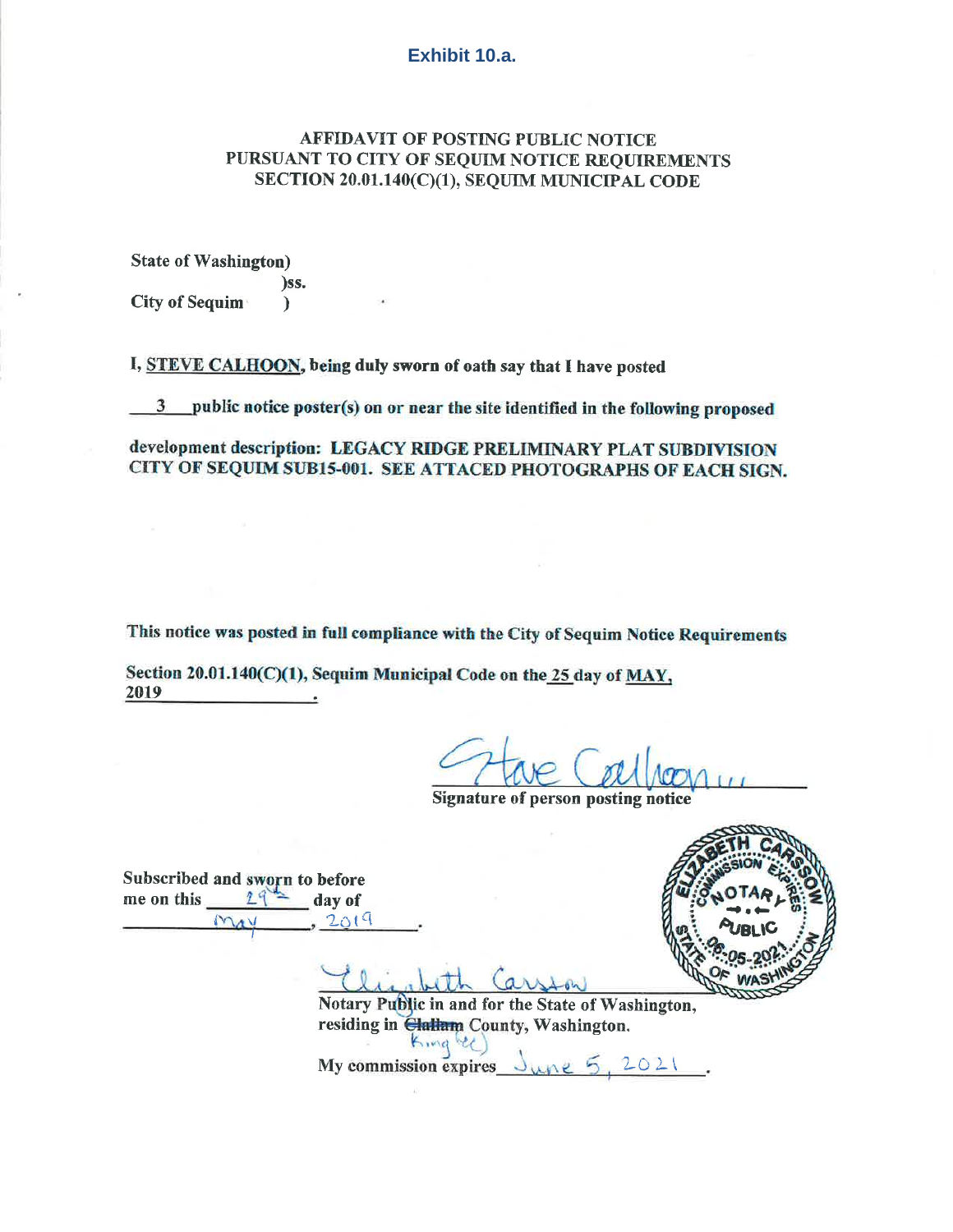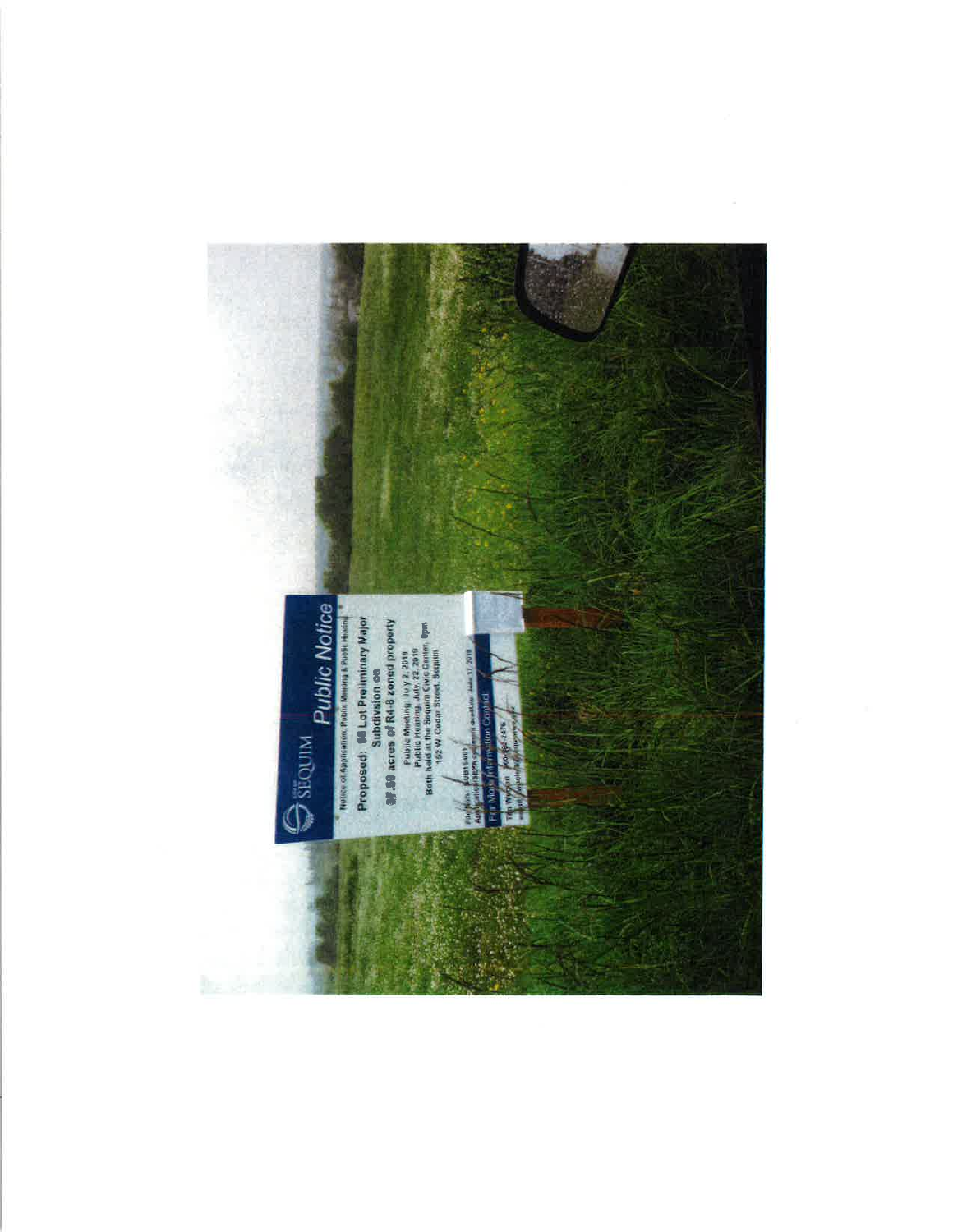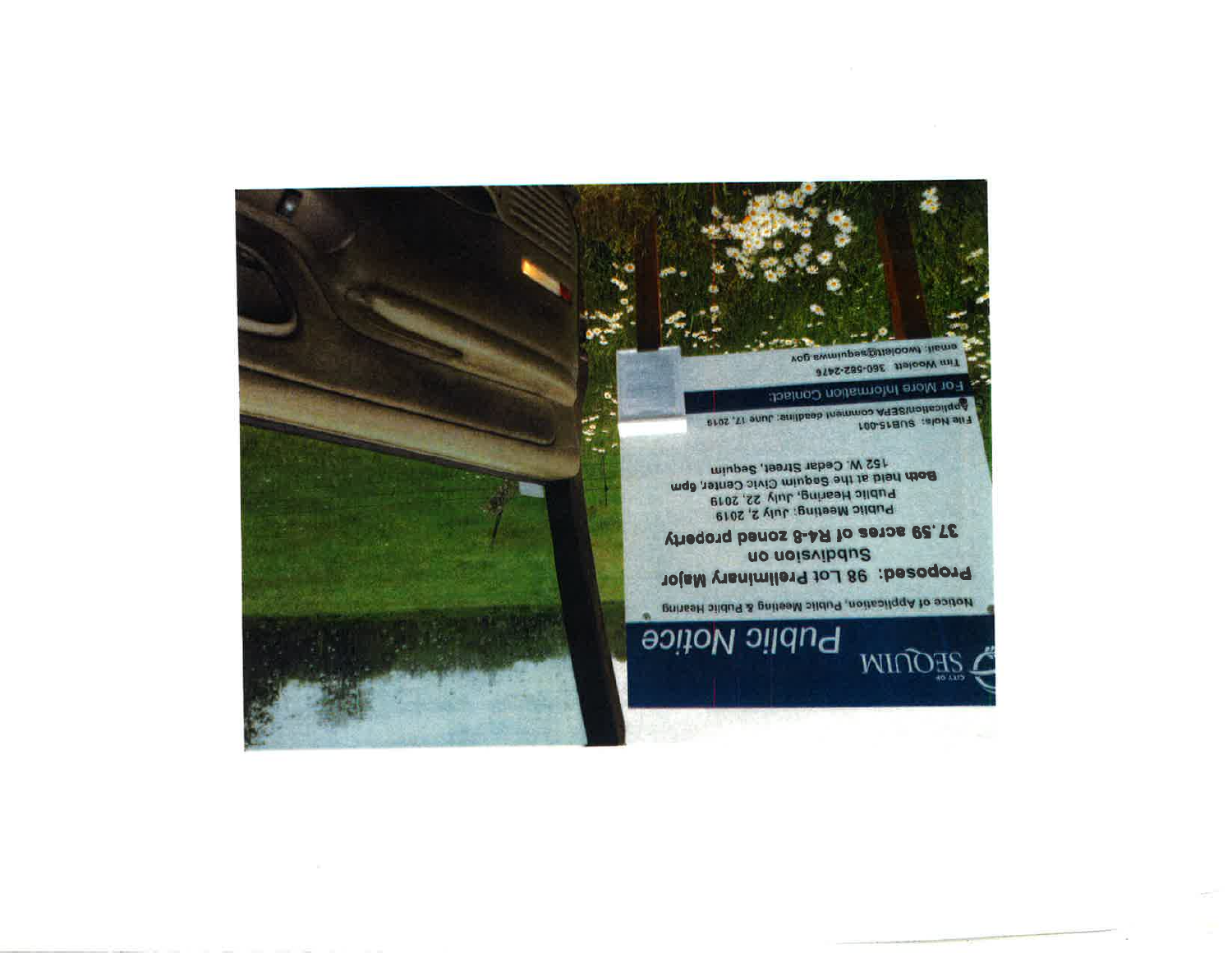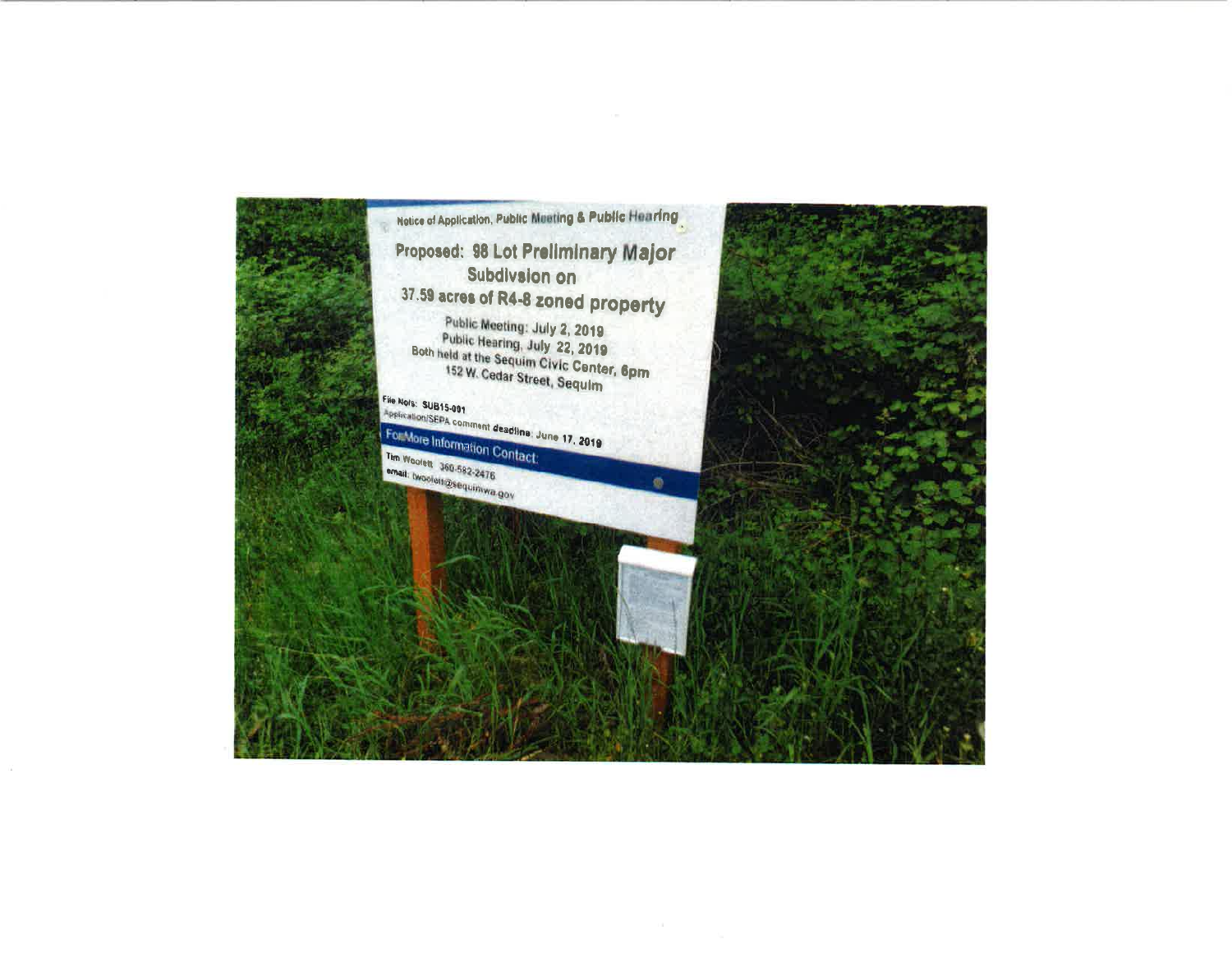### STATEMENT UNDER PENALTY OF PERJURY REGARDING MAILING OF PUBLIC **NOTICE**

Re: Mailing of Public Notice for Legacy Ridge Preliminary Subdivision Application No. SUB t5-001.

COMES NOW the undersigned, and hereby certifies (or declares) under penalty of perjury that the below statements are true and correct, to the best of my knowledge and belief.

- 1. My name is Tim Woolett and I am over the age of 18 and competent to testify herein.
- 2. I am authorized to represent the City of Sequim on the above-referenced applications.
- 3. The public notice letters were mailed via United States Postal Service on May 23,2019, in accordance with the requirements of SMC 20.01.140.

Signed, under penalty of perjury under the laws of the State of Washington, at Sequim, Washington, on  $5 - 23 - 19$ 

Date

Name Wall

**Title**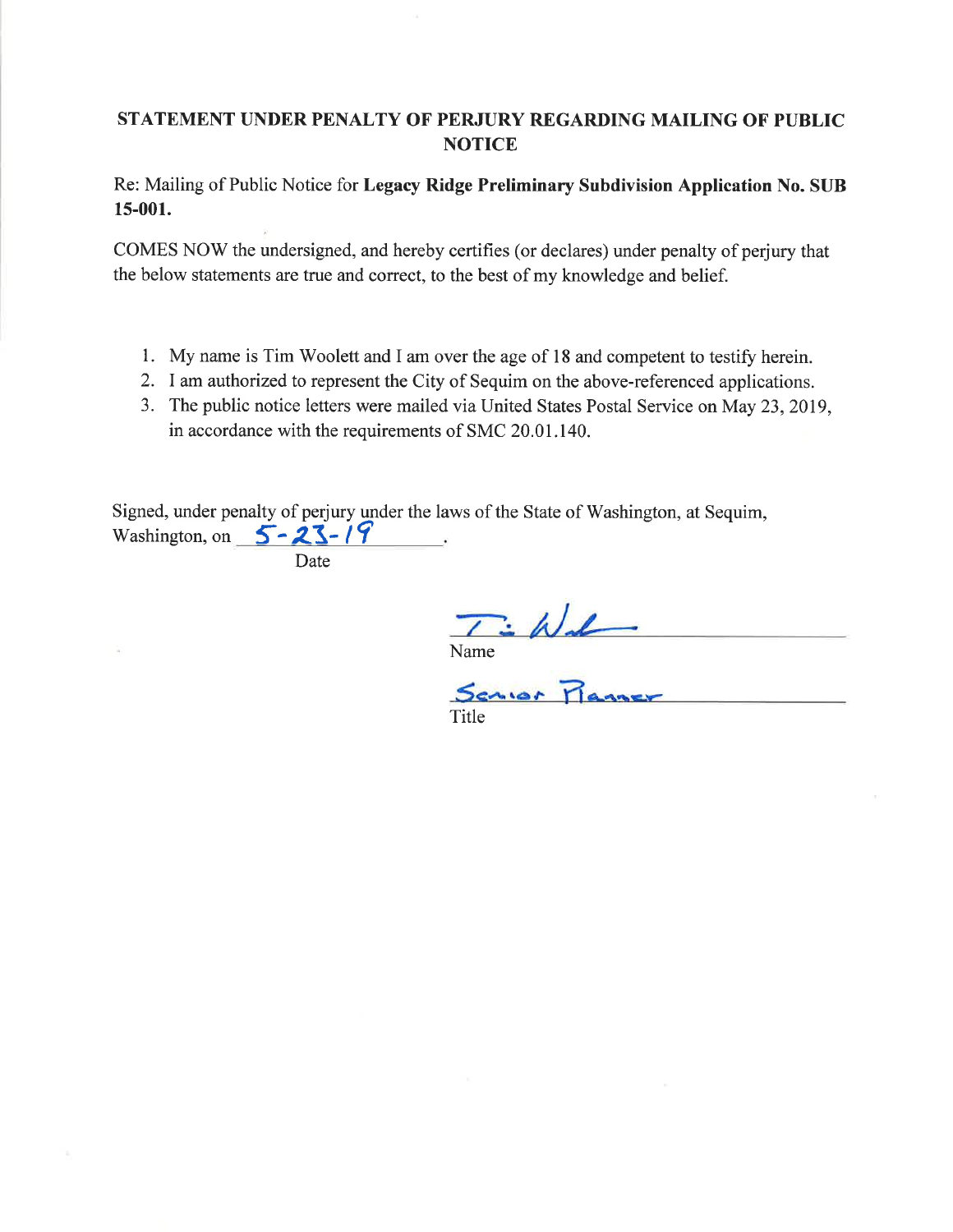$\mathcal{A}_{\mathcal{A}}\left(\mathcal{C}^{(1)},\mathcal{C}^{(2)}\right)$  ,

 $\alpha$  . The set of  $\alpha$ 

 $\label{eq:2} \mathcal{L}=\mathcal{L}^{\text{max}}_{\text{max}}\left(\mathcal{L}-\mathcal{L}^{\text{max}}_{\text{max}}\right)$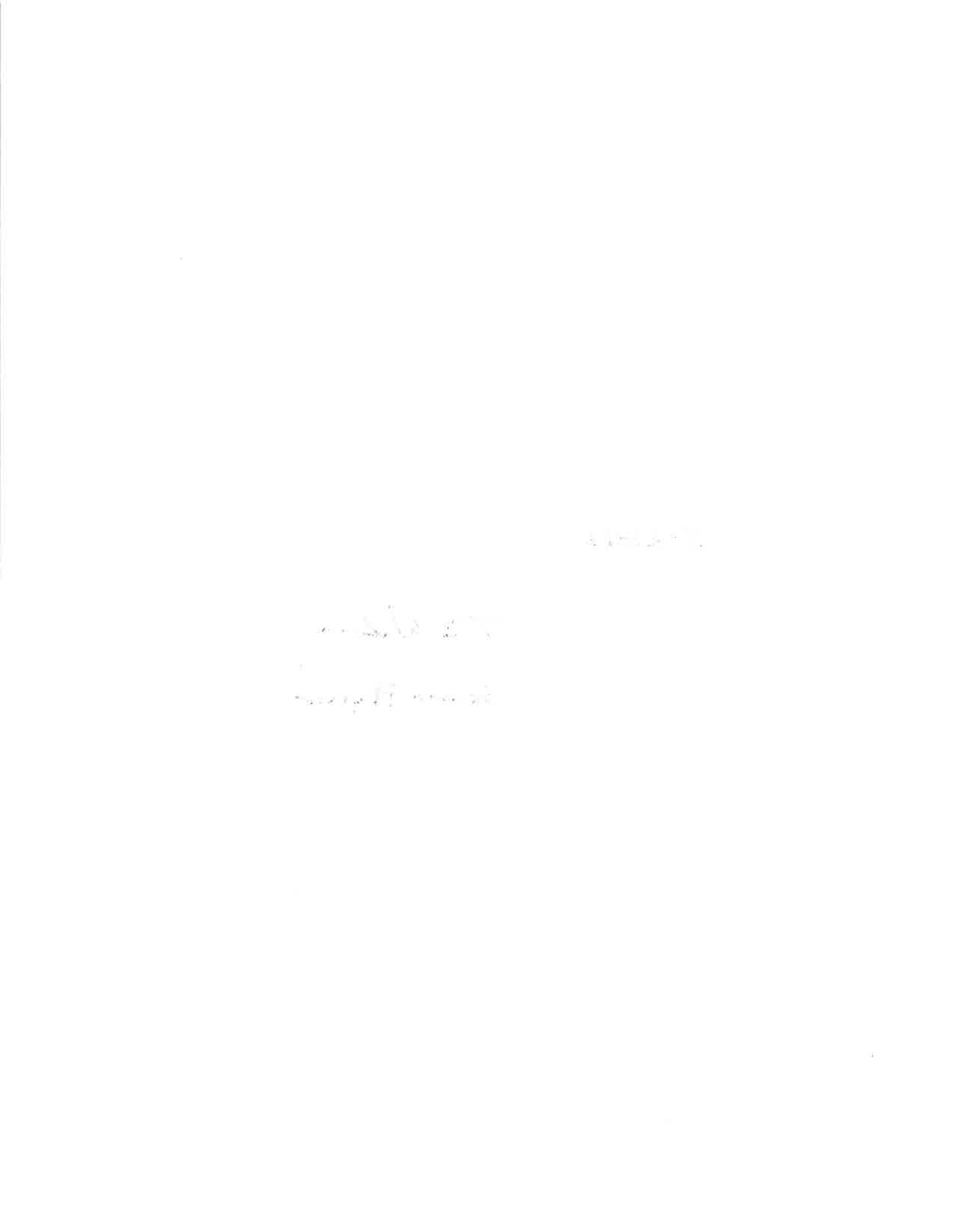

PH (360) 683-4908 FAX (360) 681-0552

#### **CITY OF SEQUIM** NOTICE OF APPLICATION, PUBLIC MEETING AND PUBLIC HEARING AND INTENTION TO UTILIZE THE OPTIONAL DNS PROCESS AND ISSUE A MITIGATED DETERMINATION OF NON-SIGNIFICANCE

PROJECT NAME: Legacy Ridge Subdivision.

FILE NO: SUB 15-001; Major Preliminary Subdivision with SEPA.

LOCATION: The 37.59-acre subject property is currently configured as a single parcel described as Lot 2B in Volume 53 of Surveys, Page 60, being a portion of Section 30, Township 30 N. Range 3 W., W.M. Clallam County, Washington, located south of Comfort Way and west of South 7<sup>th</sup> Avenue, Sequim, Washington; identified as Clallam County Assessor's Parcel No. 033030-320010.

PUBLIC COMMENT PERIOD: May 26, 2019 - June 17, 2019.

PROPONENT: Irvin Boyd Family Limited Partnership, 6622 N. Moon Drummer Way, Meriden, Idaho 83646

PROJECT LEAD: Steve Calhoon, PACE Engineers, 11255 Kirkland Way. #300, Kirkland, WA 98033.

PUBLIC MEETING: Sequim Civic Center, 152 W. Cedar St. July 2, 2019 at 6:00 PM.

PUBLIC HEARING: Sequim Civic Center, 152 W. Cedar St. July 22, 2019 at 6:00 PM.

PROJECT DESCRIPTION: A proposed preliminary subdivision application to develop 98 single famíly residential lots on approximately 37.59 acres of property currently zoned "Single Family Residence" (R 4-8). The project will have 2.71 acres of active open space and park area, 12.59 acres of open space/critical wetland and buffer areas, 6.59 acres of public right-of-way areas, and 0.32 acres in stormwater management tracts (22.20 acres total nonresidential area; 15.38 acres net residential area). '

CONSISTENCY W/APPLICABLE CITY OF SEQUIM PLANS & REGULATIONS: The proposal will be reviewed for compliance with all applicable codes and standards, including the Comprehensive Plan & Sequim Municipal Code.

COMMENTS: Persons wishing to comment on the project should submit written comments within twenty (20) days of the date of this notice, by 4:00 P.M. on Monday, June 17, 2019 to the City of Sequim Department of Community Development (DCD), 152 West Cedar Street, Sequim, WA. The public, tribes and agency staff are encouraged to comment on this application as this mav be vour only opportunitv to comment on this proiect. However, public comments will be accepted up to and any time prior to the closing of the public hearing, but will not be included in the staff report. Public comments should be as specific as possible and submitted to the

( ity of Sequim Business Hours: 3:00 a.m., to 4:30 p.m., and the context of the context of the sequim wagovernment of the context of the context of the context of the context of the context of the context of the context of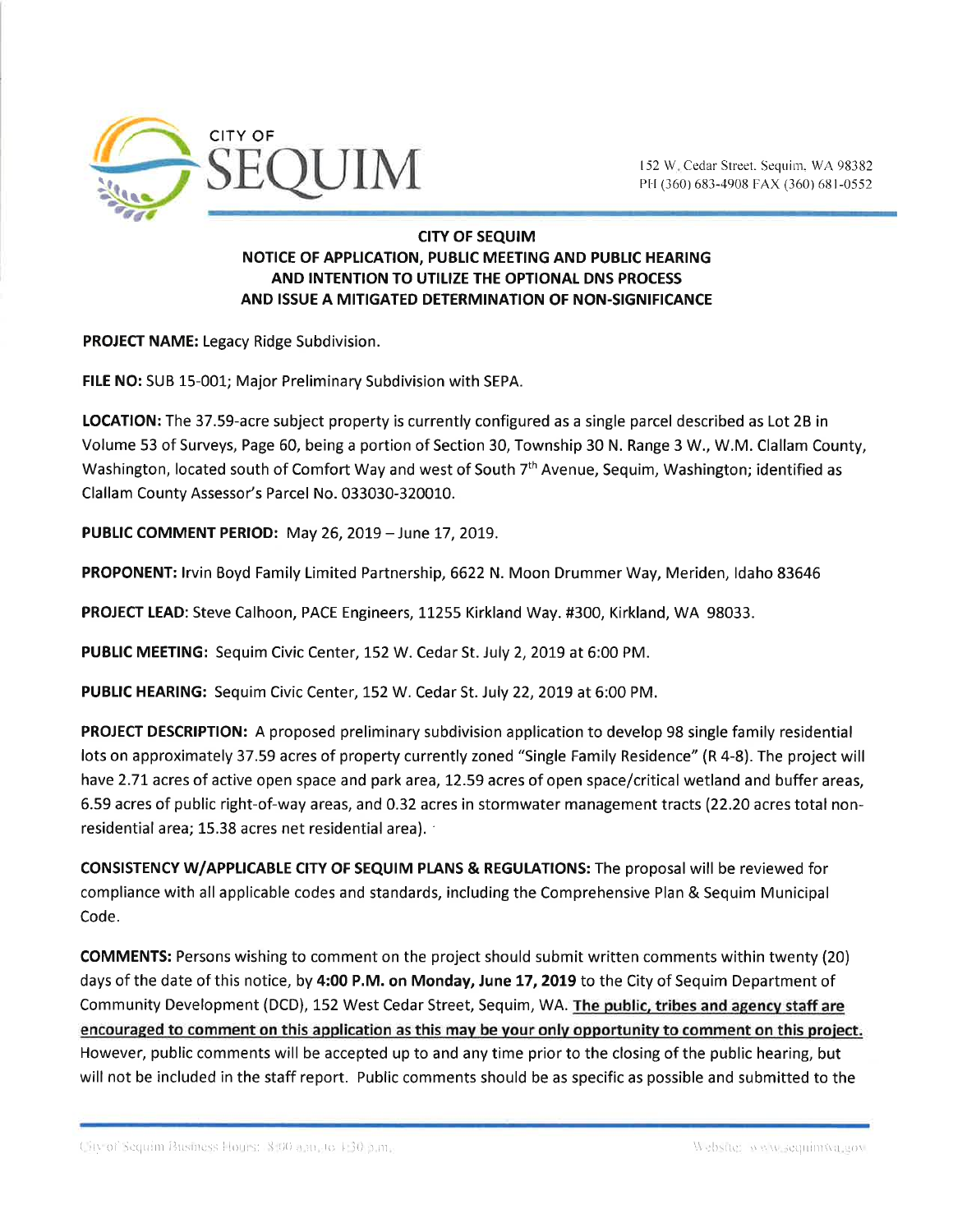City as early in the review of the application as possible. Any person may comment on the application, receive notice of and participate in any hearings, and request a copy of the decision. Public comments may be mailed, emailed, personally delivered or faxed to the City: Any person has the right to comment on the application, receive notice of and participate in any hearings, request a copy of the decision once made, and may appealthe decision.

#### PERMITS & STUDIES:

- o Major Preliminary Subdivision Approval;
- o State Environmental Policy Act (SEPA) Environmental checklist;
- o Critical Area Study & Buffer Mitigation Plan for Legacy Ridge Preliminary Plat; prepared by Wetland Resources, Inc., (latest revision) December 21, 2018.

**LEAD AGENCY:** The City of Sequim assumes lead agency status for this project (SUB 15-001).

SEPA THRESHOLD DETERMINATION: The SEPA Responsible Official anticipates issuing a Threshold Determination following the project's comment period ends on June 17, 2019. Based on the checklist submitted and associated environmental documents, listed above, and incorporated by reference (WAC 197-11-600(4)(b), the adopted Cíty Comprehensive Plan and development regulations it is anticipated that a threshold determination resulting in a Mitigated Determination of Non-Significance (MDNS) will be issued for this project per WAC 197-11-158. An environmental impact statement (EIS) is not required under RCW 43.21(C).030(2)(c). A copy of the subsequent threshold determination may be obtained upon request and will be available on the City's webpage (www.ci.sequim.wa. us).

DATE OF PERMIT APPLICATION: January 22, 2015. DATE SUPPLEMENTAL INFORMATION RECEIVED: May 6, 2019. DATE OF DETERMINATION OF COMPLETENESS: May 14, 2019. DATE OF NOTICE OF APPLICATION: May 26, 2019. PUBLIC COMMENT DUE DATE: June 17, 2019.

SEPA RESPONSIBLE OFFICIAL: Barry Berezowsky, Department of Community Development Director. If you have any questions or concerns regarding this matter, please contact the City of Sequim DCD, at 152 W. Cedar St., Sequim, WA 98382 or at (360) 681-3435 email at bberezowsky@sequimwa.gov.

Detailed information and copies of this proposal are available for review at the DCD office and on the City's DCD Current Projects webpage at: http://www.sequimwa.gov/index.aspx?nid=471.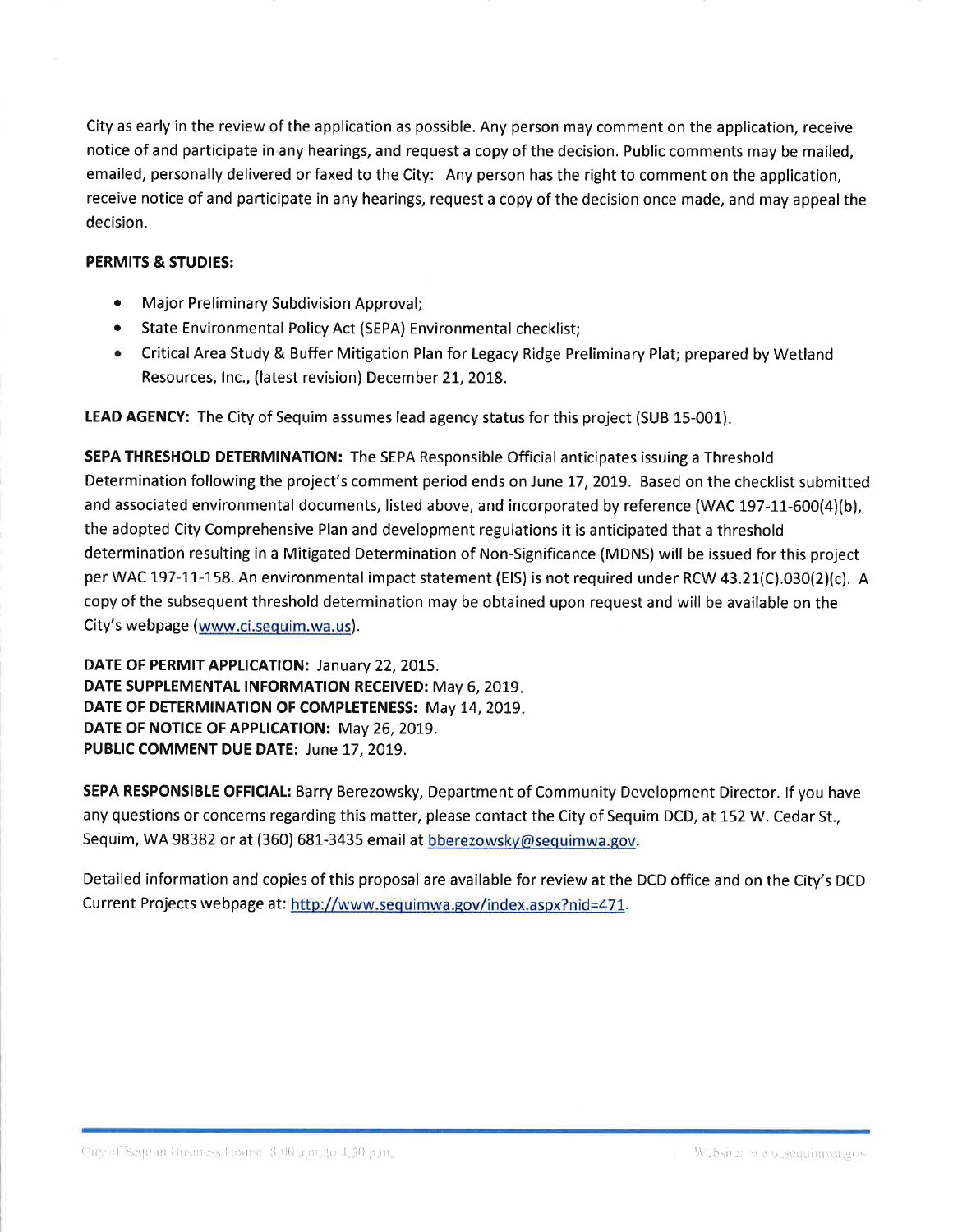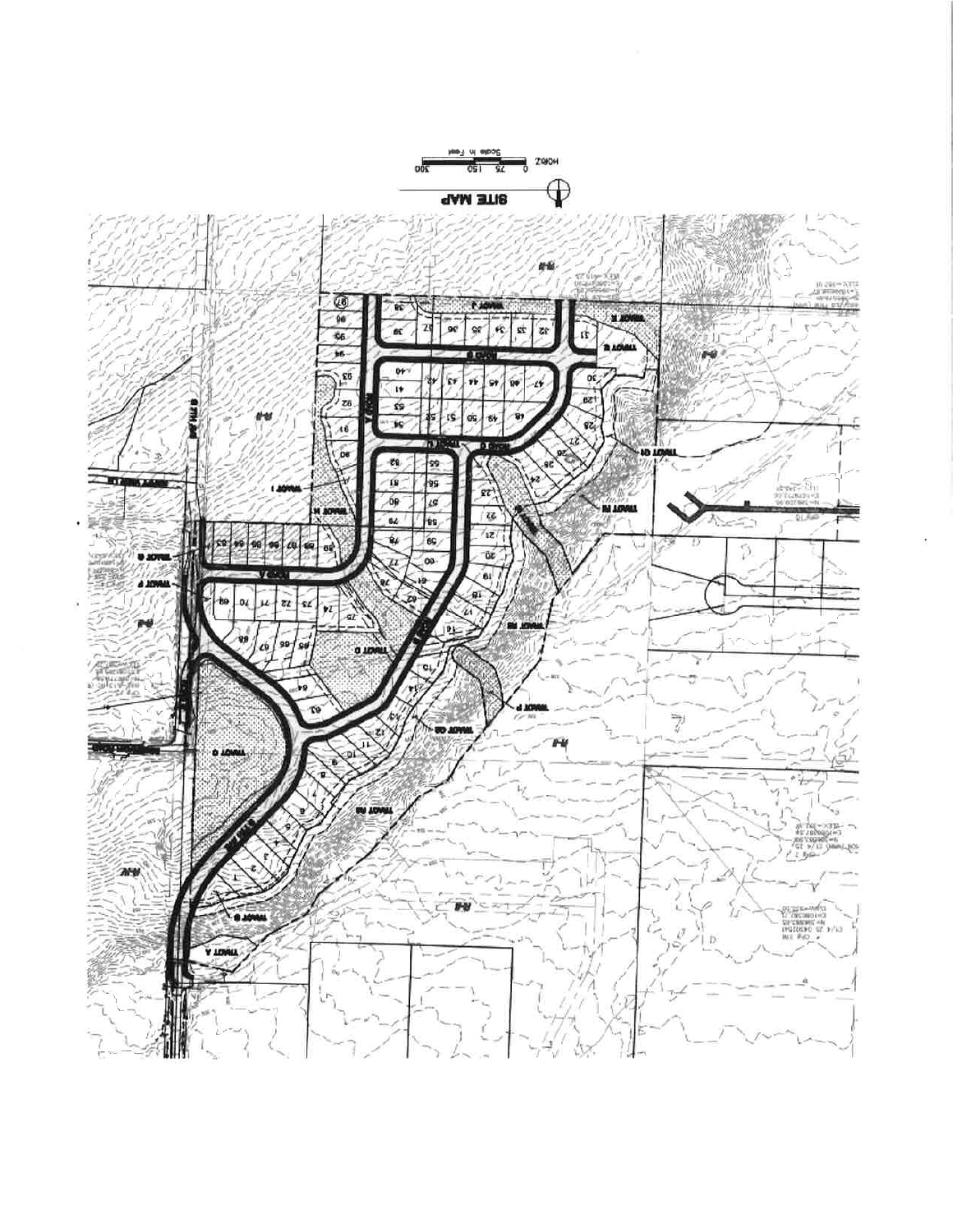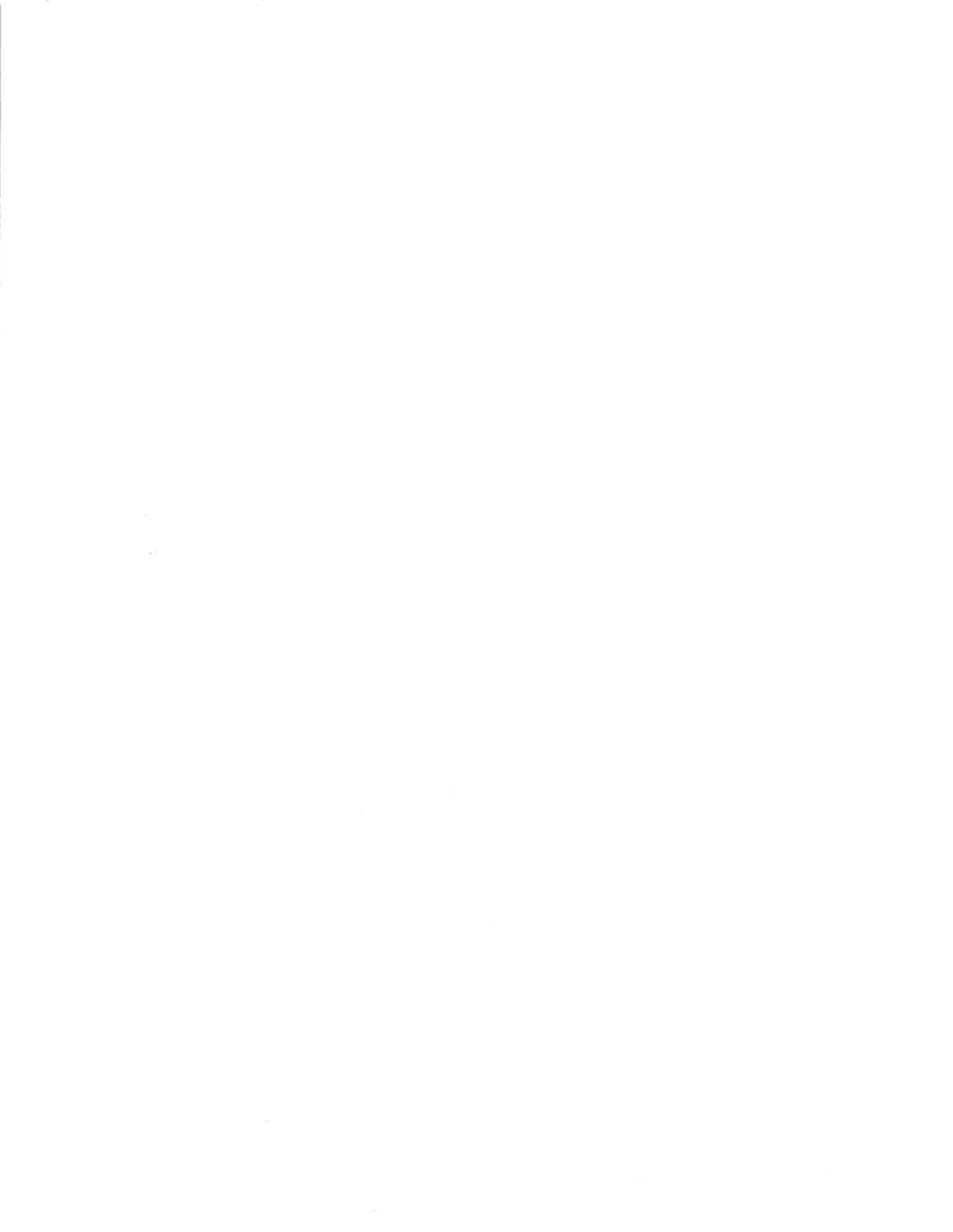**Easy Peel Labels** Use Avery<sup>®</sup> TEMPLATE 5160<sup>®</sup>

Al & Jean Doger 32 Mockingbird Ln Sequim, WA 98382

Diann Dickey 831 Oxford Sequim, WA 98382

Gisela Burnham 90 Baywood Vill. Rd. Sequim, WA 98382

Tim Finch 84 E. Quail Ln. Sequim, WA 98382

H<sub>30</sub> LLC PO Box 1195 Sequim, WA 98382-4319

Sally Moore 1301 S. 3rd Ave, #5C Sequim, WA 98382

Colin & Rhoda Cunningham 2294 S. 7<sup>th</sup> Ave. Sequím, WA 98382

See Instruction Sheet Fead Papel od Meeting Maffity Pel Featured 7

> Randy Floyd 10 Petal Lane Sequim, WA 98382

> Jovce Volmut 411 Eunice Sequim, WA 98382

Anita & Dave Miller 41 W. Quail Lane Sequim, WA 98382

Daniel A and Madeline C Hauptman and Houston PO Box 818 Sequim, WA 98382

Paul Renick 61 Petal Lane Sequim, WA 98382

Larry & Carolyn Dudley 2210 S. 7th Ave Sequim, WA 98382

**Bruce Paddock** 2092 S. 7<sup>th</sup> Ave. Sequim, WA 98382



Jeanie Moore 72 Mockingbird Ln Sequim, WA 98382

Gary Minch 61 Aspen Creek Ct. Sequim, WA 98382

John & Joyce Kirsch 73 W. Quail Lane Sequim, WA 98382

Daniel A Hauptman and Madeline C Houston **PO Box 751** Port Townsend, WA 98368

Pat & Fran Clark 303 Falcon Rd. Sequim, WA 98382

Charles & Susan Szumilas 190 Petal Lane Sequim, WA 98382

Étiquettes faciles à peler Utilisez le gabarit AVERY<sup>®</sup> 5160<sup>®</sup> **Consultez la feuille** d'instruction

www.avery.com 1-800-GO-AVERY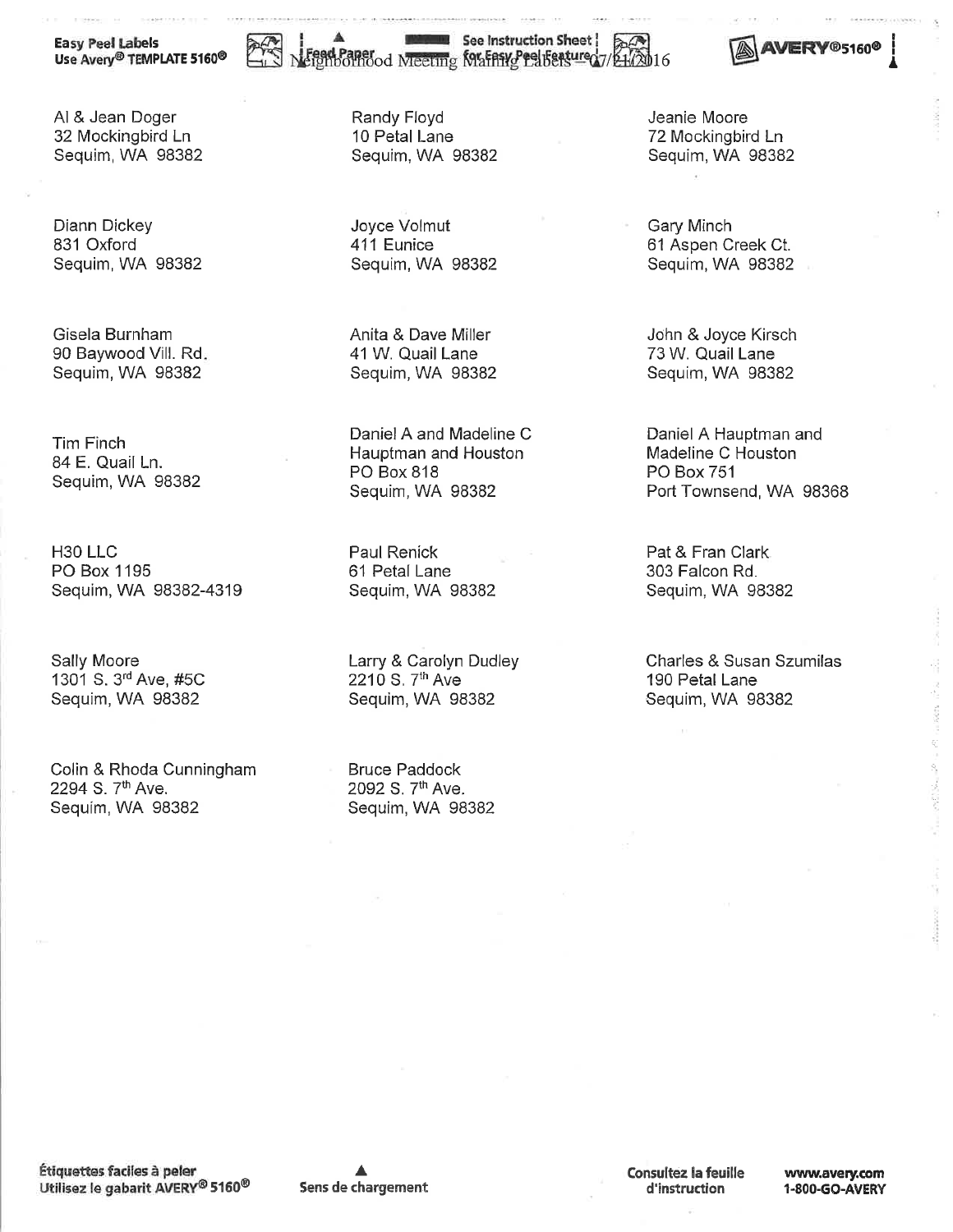**Easy Peel Labels** Use Avery<sup>®</sup> TEMPLATE 5160<sup>®</sup>



Elden and Joan Ross Family Trust 1520 Jamestown Rd. Sequim, WA 98382

Cala Properties, LLC 651 Happy View Ln. Sequim, WA 98382

Paul B. Thompson 503 Secor Rd. Sequim, WA 98382-9782

Marianne J. Payer 500 Marine Dr. Sequim, WA 98382

Robert J. and Catherine S. Rawlins 726 W. Anderson Rd. Sequim, WA 98382-9561

Marla Maclean 3077 Moloki Place Costa Mesa, CA 92626

Irvin Boyd Family LTD Partnership c/o Anita Searcy  $23612 - 230$ <sup>th</sup> Pl. SE Maple Valley, WA 98038

Dian Woodle P.O. Box 478 Sequim, WA 98382

John Charles, David Craig and James Curtis Hall 9400 Prospect Dr. Anchorage, AK 99507

Nicholas L. and Ashlie D. Jaggar, Sr 742 River Road Sequim, WA 98382

Étiquettes faciles à peler Utilisez le gabarit AVERY® 5160® Feed Paper

**See Instruction Sheet** for Easy Peel Feature

Allan and Patricia Goff 2195 S. 7<sup>th</sup> Avenue Sequim, WA 98382

**Edgar and Maria Teresa Cleveland** 535 Southlake Dr. Bullard, TX 75757

Jeffrey and Janel L. Finley 1710 S. 7<sup>th</sup> Avenue Sequim, WA 98382-8372

**Olympic Development Partners LLC** 5048 Roosevelt Way NE Seattle, WA 98105

T S and G Inc. 643 Marshall Rd. Sequim, WA 98382

William and Melody J. Miano 121 Petal Lane Sequim, WA 98382

Jack and Nancy Metcalfe 60 Eastgate Pl. Sequim, WA 98382

Kevin and Vicki McCormack 81 Eastgate Pl. Sequim, WA 98382-7138

Green Crow Properties, Inc. P.O. Box 2439 Port Angeles, WA 98362-0312

Hope Madsen 131 Stone Farm Road Sequim, WA 98382





Michelet Family Living Trust P.O. Box 1390 Sequim, WA 98382

**Bilyard Family Trust** 660 Happy View Ln. Sequim, WA 98382

George and Diane Bloodworth 612 Reservoir Road Sequim, WA 98382

 $UZ$  inc. 2510 W. 10<sup>th</sup> Street Port Angeles, WA 98363

Stephen E. and Marilyn S. Warren P.O. Box 1283 Port Angeles, WA 98362

Kevin and Shelly Bell P.O. Box 1169 Sequim, WA 98382

Rex and Joanne F. Kidd P.O. Box 665 Sequim, WA 98382

Liann Finnerty 1973 S. 7<sup>th</sup> Avenue Sequim, WA 98382

Michael W and William T Hermann 2095 Blue Mountain Rd. Port Angeles, WA 98362

Ronald D. and Cathy L. Grant 14013 101st Place NE Kirkland, WA 98034

**Consultez la feuille** d'instruction

www.avery.com 1-800-GO-AVERY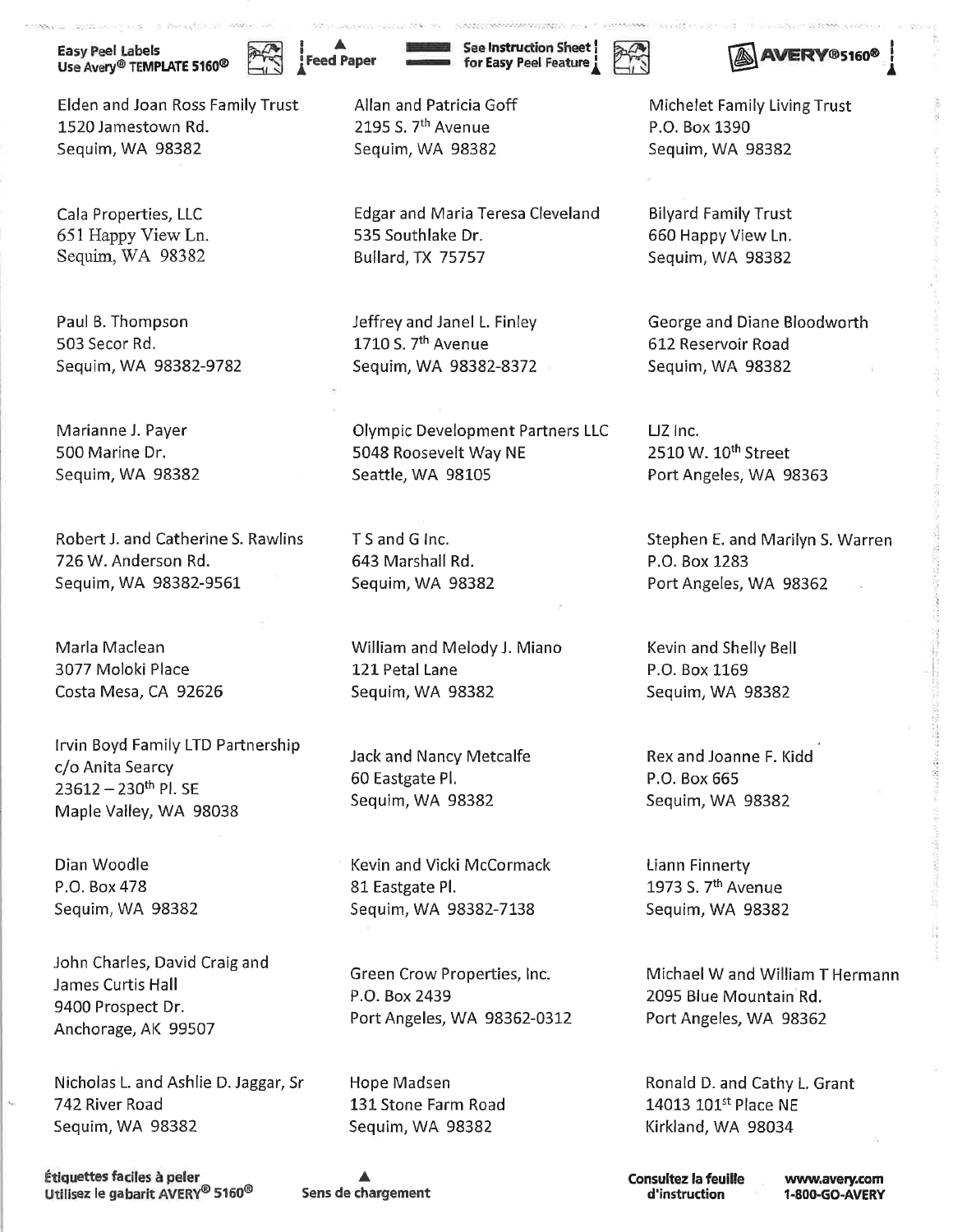Easy Peel Labels<br>Use Avery® TEMPLATE 5160®







Edward L. and Edith E. Anders 41 Jara Way Sequim, WA 98382

Kenneth and Angela Freeman 8543 25<sup>th</sup> Ave NW Seattle, WA 98117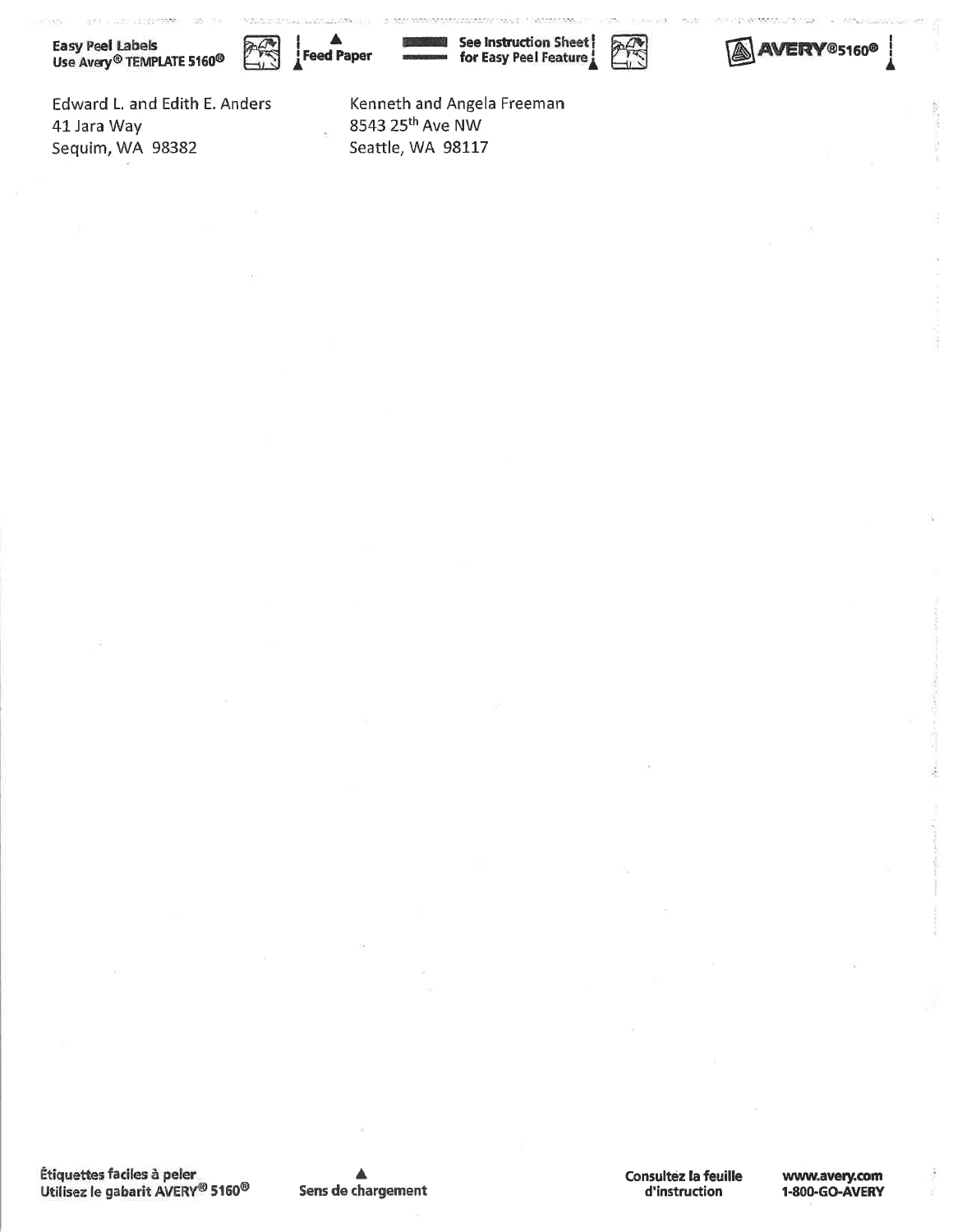**Easy Peel Labels** Use Avery<sup>®</sup> TEMPLATE 5160<sup>®</sup>



Patrick F and Mary Helen Benapfl 51 Jara Way Sequim, WA 98382

William and Sandra Carter Jr 22 Mockingbird Ln Sequim, WA 98382

Don and Lesa Dippert 10 Eastgate PI Sequim, WA 98382

**Green Crow Investments Co LLC** 727 E 8th Port Angeles, WA 98362

H<sub>30</sub> LLC PO Box 1195 Sequim, WA 98382-4319

Nicholas L and Ashlie D Jaggar, Sr 30 Comfort Way Sequim, WA 98382-3670

Thomas J Massey 1188 Sea Larke Drive Fallbrook, CA 92028

Janet L Rogatz, TTE 80 Eastside PI Sequim, WA 98382

Dennis K and Diane V Vourget Joint Living Trust 21 Eastgate PI Sequim, WA 98382

Boyd Family Ltd Partnership 2802 N Leblanc Wav Meridian, ID 83646

See Instruction Sheet

for Easy Peel Feature

Everett P and Jada L Coley Jr 352 Falcon Rd Sequim, WA 98382

Mary E Flagg 40 Jara Way Sequim, WA 98382

Daniel A and Madeline C Hauptman and Houston PO Box 818 Sequim, WA 98382

Integrity Property Dev Llc **PO Box 935** Carlsborg, WA 98324

Robert L Jones 15 Mockingbird Ln Sequim, WA 98382

Patrick F Moored 31 Eastgate PI Sequim, WA 98382

Sea Sun and Sierra Vistas Prop **Owners Association** 660 Happy View Ln Sequim, WA 98382

Roger and Ronda West 32 Mockingbird Lane Sequim, WA 98382





Cain Living Trust 33 Mockingbird Ln Sequim, WA 98382

James A and Donna Coley, Et Al 5486 Happy Valley Rd Sequim, WA 98382

Green Crow Properties, Inc. P.O. Box 2439 Port Angeles, WA 98362-0312

Duplicates

 $\widetilde{\Sigma}$ 

Daniel A Hauptman and Madeline C Houston PO Box 751 Port Townsend, WA 98368

Thomas and Linda Isitt TTES 3727 W Sequim Bay Rd Sequim, WA 98382

Edward Darrell Lambert, TTE 40 Eastgate PI Sequim, WA 98382

Thomas and Ann Mulhern 61 Eastgate Sequim, WA 98382

David C and Miriam S Talley 71 Petal Lane Sequim, WA 98382

www.avery.com 1-800-GO-AVERY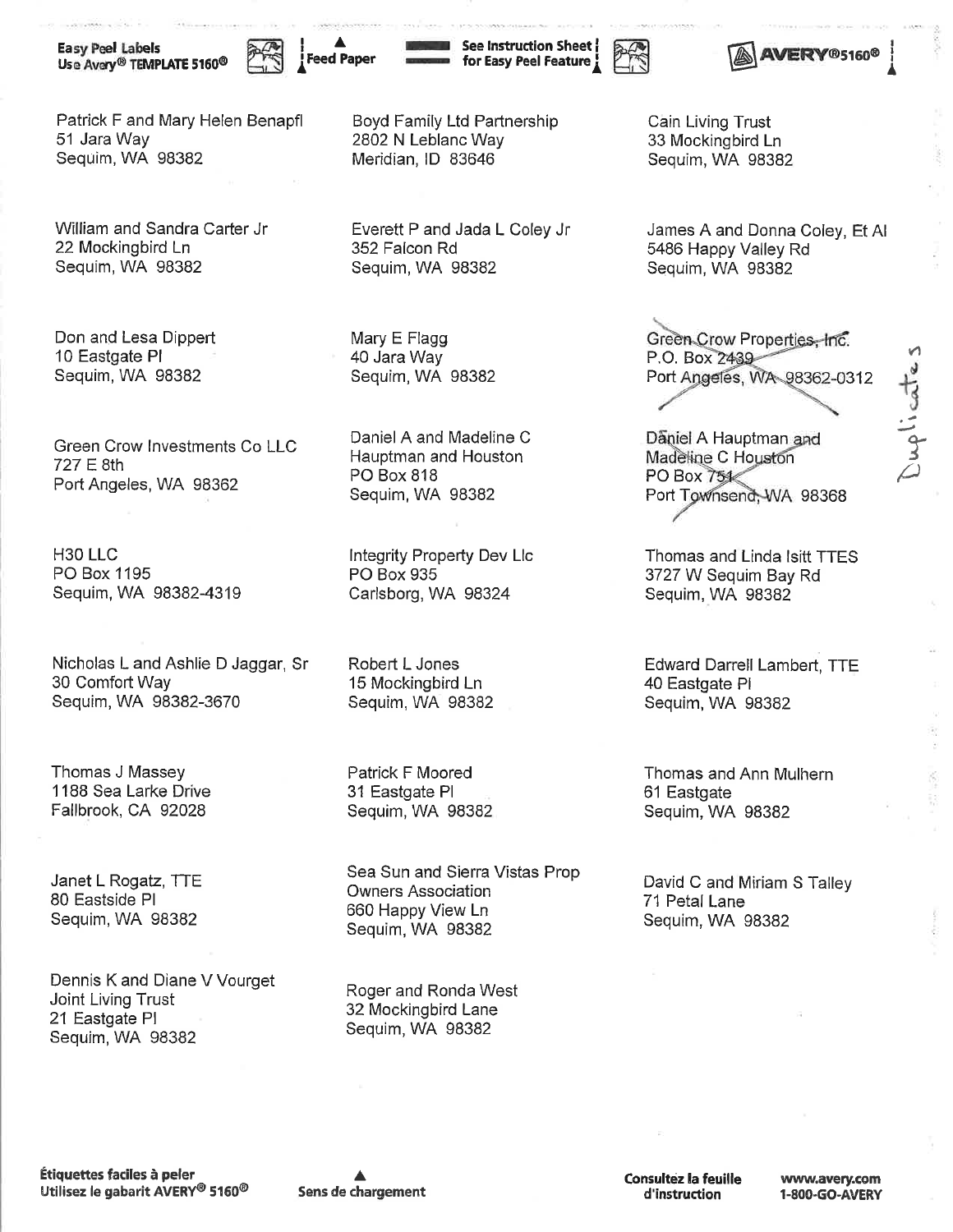# **Classified Proof**

| Client            | PDN4900094 - CITY OF SEQUIM/LEGAL | Phone                | $(360) 683 - 4139$                                 |             |          |
|-------------------|-----------------------------------|----------------------|----------------------------------------------------|-------------|----------|
| Address           | 152 W CEDAR ST                    | E-Mail               | twoolett@sequimwa.gov                              |             |          |
|                   | SEQUIM, WA, 98382                 | Fax                  | $(360) 681 - 3448$                                 |             |          |
|                   |                                   |                      |                                                    |             |          |
| Order#            | 857856                            | Requested By         | <b>TIM WOOLETT</b>                                 | Order Price | \$216.16 |
| Classification    | 9933 - City of Sequim Legals      | PO#                  | <b>LEGACY RIDGE</b>                                | Tax 1       | \$0.00   |
| <b>Start Date</b> | 05/26/2019                        | Created By           | 1202                                               | Tax 2       | \$0.00   |
| <b>End Date</b>   | 05/26/2019                        | <b>Creation Date</b> | 05/21/2019, 07:51:13 am                            | Total Net   | \$216.16 |
| Run Dates         |                                   |                      |                                                    | Payment     | \$0.00   |
| Publication(s)    | Peninsula Daily News              |                      |                                                    |             |          |
| Sales Rep         | 1202 - Webb, Denise               | Phone<br>E-Mail      | $(360) 808 - 1767$<br>dwebb@peninsuladailynews.com |             |          |
|                   |                                   | Fax                  | $(360)$ 417-3507                                   |             |          |

 $\sim$ 

 $\sim$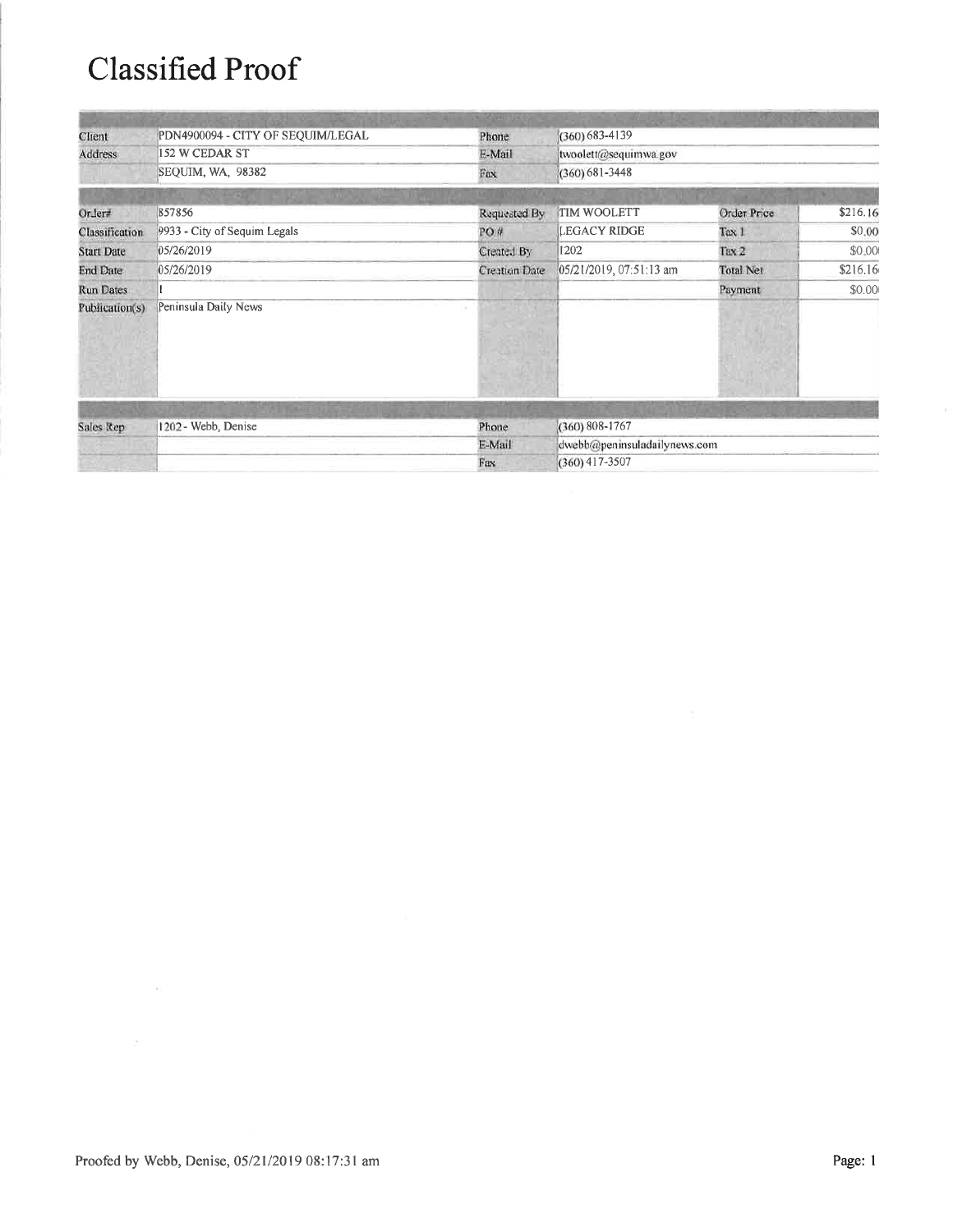### Classified Proof

# CITY OF SEQUIM NOTICE OF APPLICATION, PUBLIC MEETING AND PUBLIC HEARING AND INTENTION TO UTILIZE TIIE OPTIONAL DNS PROCESS AND ISSUE A MITIGATED DETÊRMINATION OF NON-SIGNIFICANCE

**PROJECT NAME:** Legacy Ridge Subdivision.<br>**FILE NO:** SUB 15-001; Major Preliminary Subdivi-

sion with SEPA.<br>
LOCATION: The 37.59-acre subject property is<br>
LOCATION: The 37.59-acre subject property is<br>
currently configured as a single parcel described as<br>
Lot 2B in Volume 53 of Surveys, Page 60, being a<br>
portion o

**PUBLIC MEETING:** Sequim Civic Center, 152 W.<br>Cedar St. July 2, 2019 at 6:00 PM.<br>**PUBLIC HEARING:** Sequim Civic Center, 152 W.<br>**Cedar St. July 22, 2019 at 6:00 PM.**<br>**PAOBET DESCRIPTION:** A proposed prelimi-<br>**PROJECT DESCRI** 

acres total non-residential area; 15,38 acres net<br>csidential area).<br>CONSISTENCY W/APPLICABLE CITY OF SE-<br>QUIM PLANS & REGULATIONS: The proposal will<br>be reviewed for compliance with all applicable<br>codes and standards, inclu

twenty (20) days of the date of this notice, by 4:00<br>P.M. on Monday, June 17, 2019 to the City of Se-<br>quim Department of Community Development<br>(DCD), 152 West Cedar Street, Sequim, WA. The<br>public, tribes and agency staff a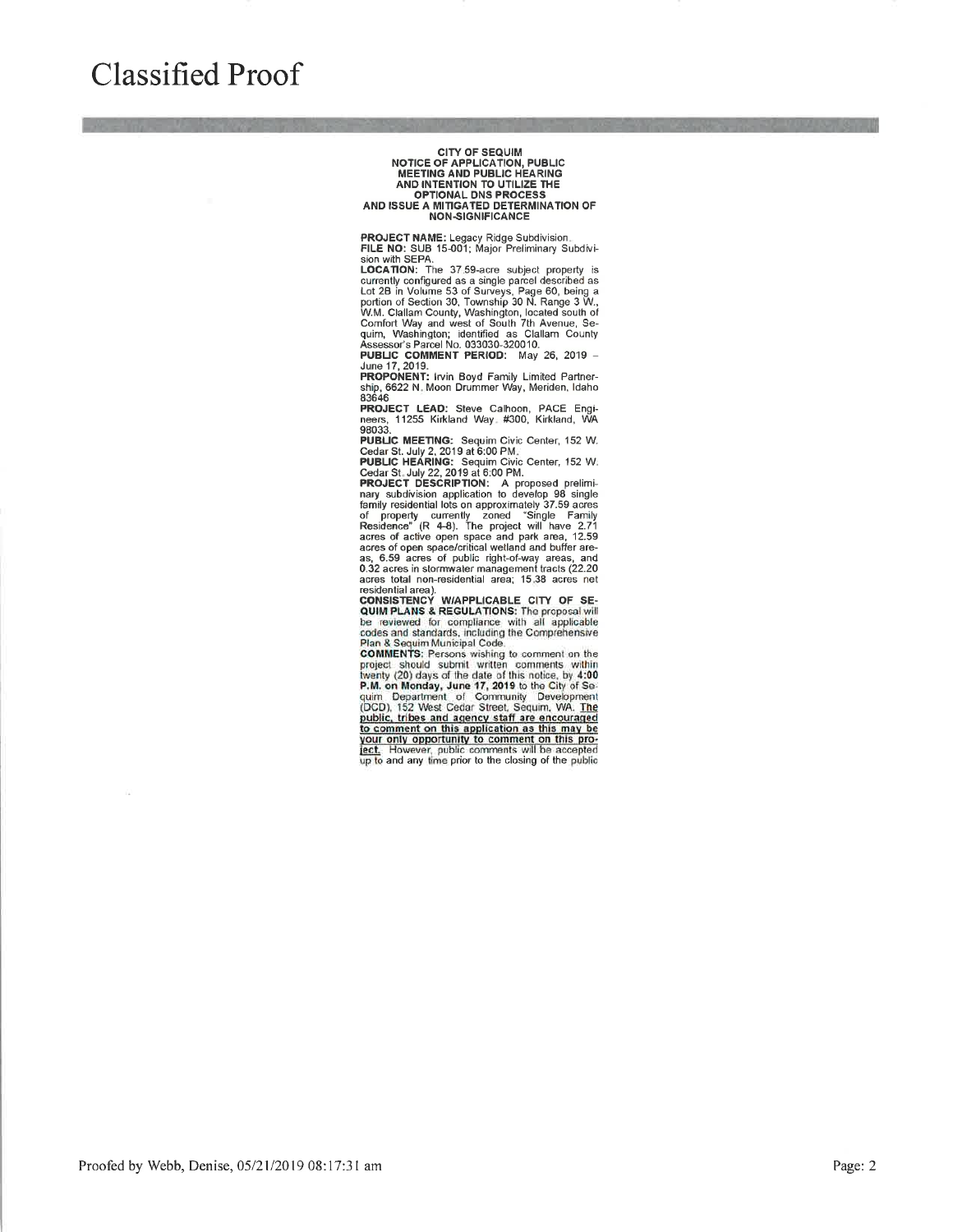## **Classified Proof**

hearing, but will not be included in the staff report.<br>Public comments should be as specific as possible r and submitted to the City as early in the review of<br>the application as possible. Any person may com-<br>ment on the application, receive notice of and parment on the application, receive notice or and particle<br>dicipate in any hearings, and request a copy of the<br>decision, Public comments may be mailed, emailed,<br>personally delivered or faxed to the City: Any per-<br>soin has the

- 
- **PERMITS & STUDIES:**<br>• Major Preliminary Subdivision Approval;<br>• State Environmental Policy Act (SEPA) Envi-
- 

State Environmental Policy Act (SEPA) Environmental checklist;<br>connental checklist;<br>Critical Area Study & Buffer Mitigation Plan for<br>Legacy Ridge Preliminary Plat; prepared by<br>Wetfland Resources, Inc., (latest revision) De the checklist submitted and associated environmental<br>diacoments, listed above, and incorporated by<br>reference (WAC 197-11-600(4)(b), the adopted City<br>Comprehensive Plan and development regulations<br>it is anticipated that a (www.ci.sequim.wa.us).<br>DATE OF PERMIT APPLICATION: January 22,

2015 DATE SUPPLEMENTAL INFORMATION RE-

DEIVED: May 6, 2019.<br>DATE OF DETERMINATION OF COMPLETE-<br>NESS: May 14, 2019.<br>DATE OF NOTICE OF APPLICATION: May 26,<br>2019.

PUBLIC COMMENT DUE DATE: June 17, 2019.

SEPA RESPONSIBLE OFFICIAL: Barry Berezow-Sky, Department of Community Development Director.<br>tor. If you have any questions or concerns regarding<br>this matter, please contact the City of Sequirn<br>DCD, at 152 W. Cedar St., Sequirn, WA 98382 or at<br>(360) 681-3435 email

(360) 681-3435 email at<br>
bberszowsky@sequimwa.gov.<br>
Detailed information and copies of this proposal are<br>
available for review at the DCD office and on the<br>
City's DCD Current Projects webpage at:<br>
the Universe apply and t